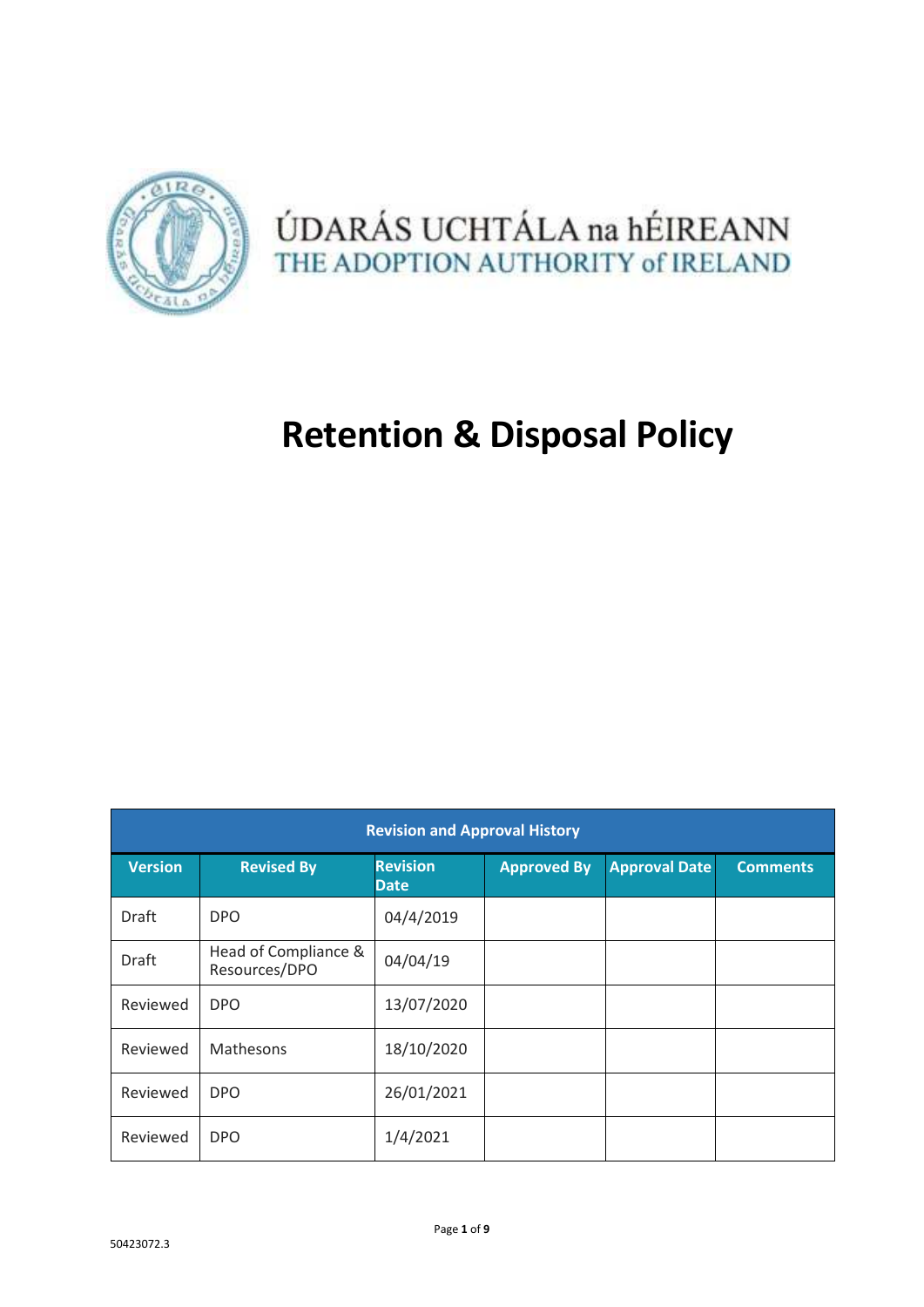| 13 <sup>th</sup> April<br>Reviewed   Board<br>202 <sub>1</sub> |  |
|----------------------------------------------------------------|--|
|----------------------------------------------------------------|--|

## **Contents**

| $\mathbf{1}$   |                                                                            |  |
|----------------|----------------------------------------------------------------------------|--|
|                |                                                                            |  |
| $\overline{2}$ |                                                                            |  |
|                | Legal and regulatory vs the Adoption Authority defined retention periods 5 |  |
| 3              |                                                                            |  |
|                |                                                                            |  |
| 4              |                                                                            |  |
|                |                                                                            |  |
| 5              |                                                                            |  |
|                |                                                                            |  |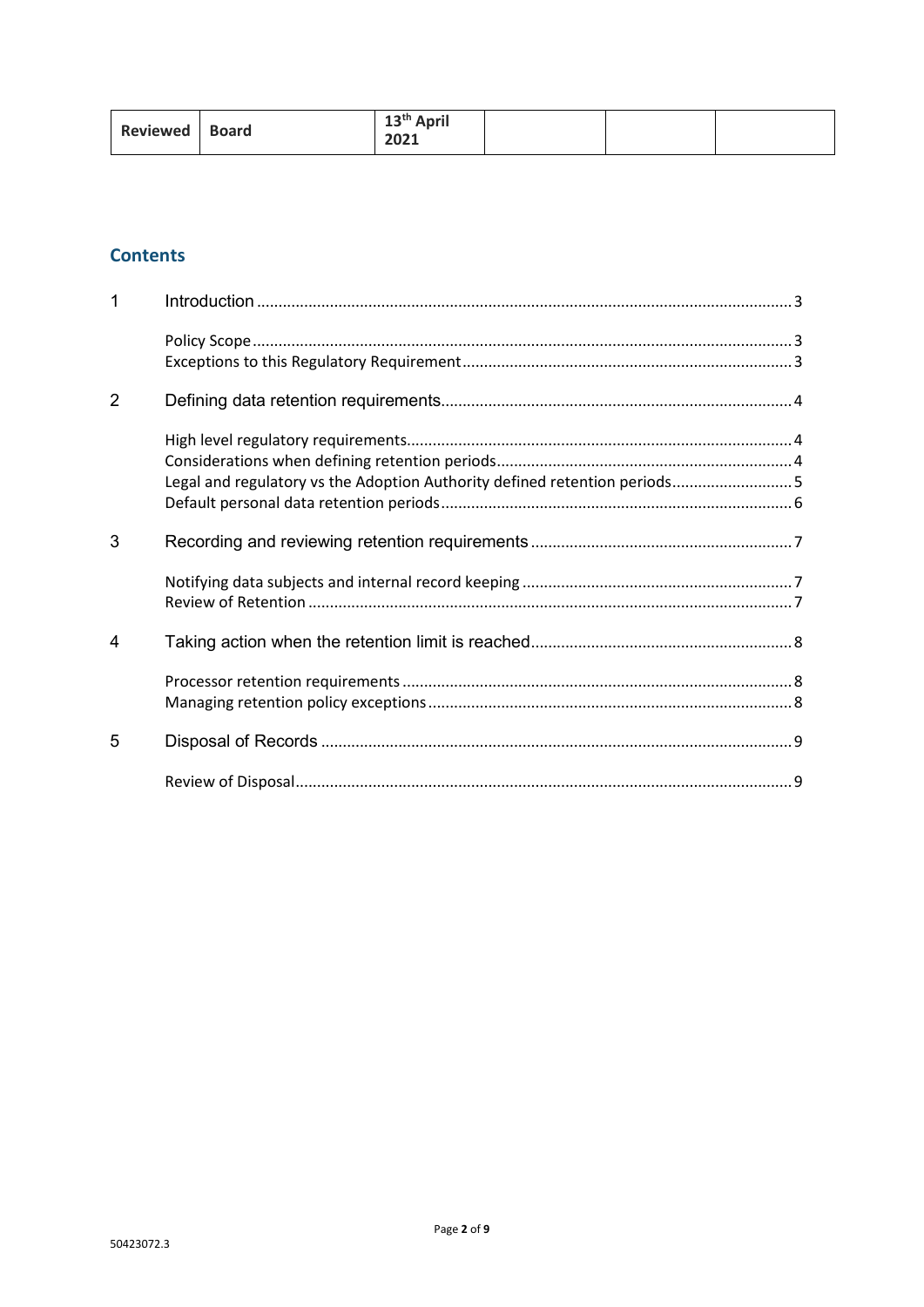#### 1 **Introduction**

The General Data Protection Regulation (GDPR) requires the Adoption Authority of Ireland (the **"Adoption Authority**") to only retain personal data while there is a valid legal reason to do so. Data subjects will be informed about the planned period of retention when data is collected to enable them to make an informed choice about sharing their data. Over-retention of data increases the risk that data will become inaccurate, lost, stolen, disclosed, shared too widely, and/or used inappropriately.

This poses a growing risk to the rights and freedoms of data subjects and to the Adoption Authority. In addition, while personal data is retained, the data controller and any processors handling that data must secure the data and respond to any request from a Data Subject to exercise rights specified in GDPR Articles 12 to 22.

GDPR Article 5(1)(e), the storage limitation principle, outlines retention requirements and is one of the 6 core principles in the GDPR that are reflected in the detail and interpretation of all relevant parts of the regulation.

A number of terms used in this policy are outlined in greater detail in the *Glossary of Data Protection Terms*.

## **Policy Scope**

This policy sets out the Adoption Authority's responsibilities to comply with GDPR Article 5(1) e: the storage limitation principle and related requirements in Article 13: a data subject's right to be informed about details of planned processing when data is collected.

This policy should be read and used in conjunction with the Adoption Authority's Policy on Lawful Personal Data Processing. In addition, you should refer to any pre-existing records management, information governance, or information rights management policies.

We have sought legal advice on the status of some data currently held in the Adoption Authority, and are awaiting legal definitions in legislation to establish the status of this data. Until such clarifications are received our policy will be to retain this data in perpetuity.

## **Exceptions to this Regulatory Requirement**

Where we have a verifiable legal responsibility to indefinitely retain any subset of personal data, the storage limitation requirements in this policy will not apply to that data. This does not absolve us of responsibility to comply with applicable GDPR security, accountability, data management, and data subject rights management requirements.

If personal data is rendered anonymous so that it cannot be used to identify any living individual, either by using the data set, or supplementary data readily available, then requirements in this policy do not apply.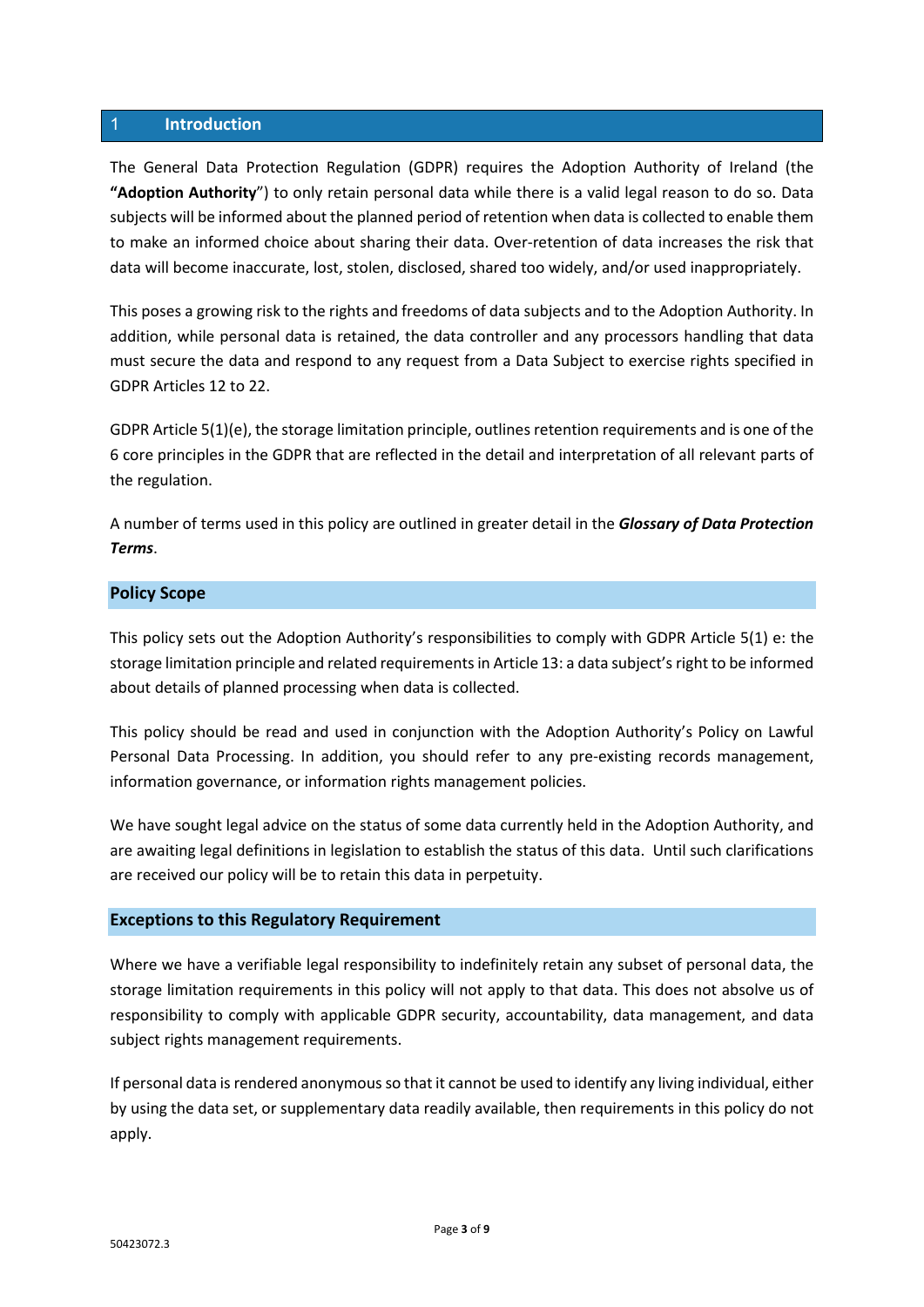## 2 **Defining data retention requirements**

## **High level regulatory requirements**

Article 5(1)(e) states that personal data shall be:

*"...kept in a form which permits identification of data subjects for no longer than is necessary for the purposes for which the personal data are processed; personal data may be stored for longer periods insofar as the personal data will be processed solely for archiving purposes in the public interest, scientific or historical research purposes or statistical purposes in accordance with Article 89(1) subject to implementation of the appropriate technical and organisational measures required by this Regulation in order to safeguard the rights and freedoms of the data subject ('storage limitation')".* 

#### **Considerations when defining retention periods**

The legal basis for collecting and processing data and associated retention requirements will be defined before data is collected. Information which will be gathered before processing data includes:

- 1. The purpose(s) for collection. This could, for example, be to provide a service or to enable research or to prepare a contract.
- 2. The type and quantity of data to be processed for each defined purpose. In particular identifying subsets of;
	- a. Special category data
	- b. Data relating to children
	- c. Convictions data
- 3. The minimum quantity of personal data and the minimum amount of personal data fields and or data types required to serve the defined organisational purpose, crucially asking:
	- a. Can personal data collection and processing be reduced to reduce risk to the data subject and comply with the data minimisation principle (Article 5(1) (c)?
	- b. Can the purpose be served using anonymised data? If yes, this removes the requirement to limit storage and places the data set out of the scope for other GDPR control.
	- c. If it is essential to use personally identifiable data for this purpose, will that change in future? Switching to use of anonymised data removes any applicable storage limitation requirement, and if the retention limit has been reached, it is an alternative to data deletion.
- 4. The legal basis for processing personal data for each defined purpose is :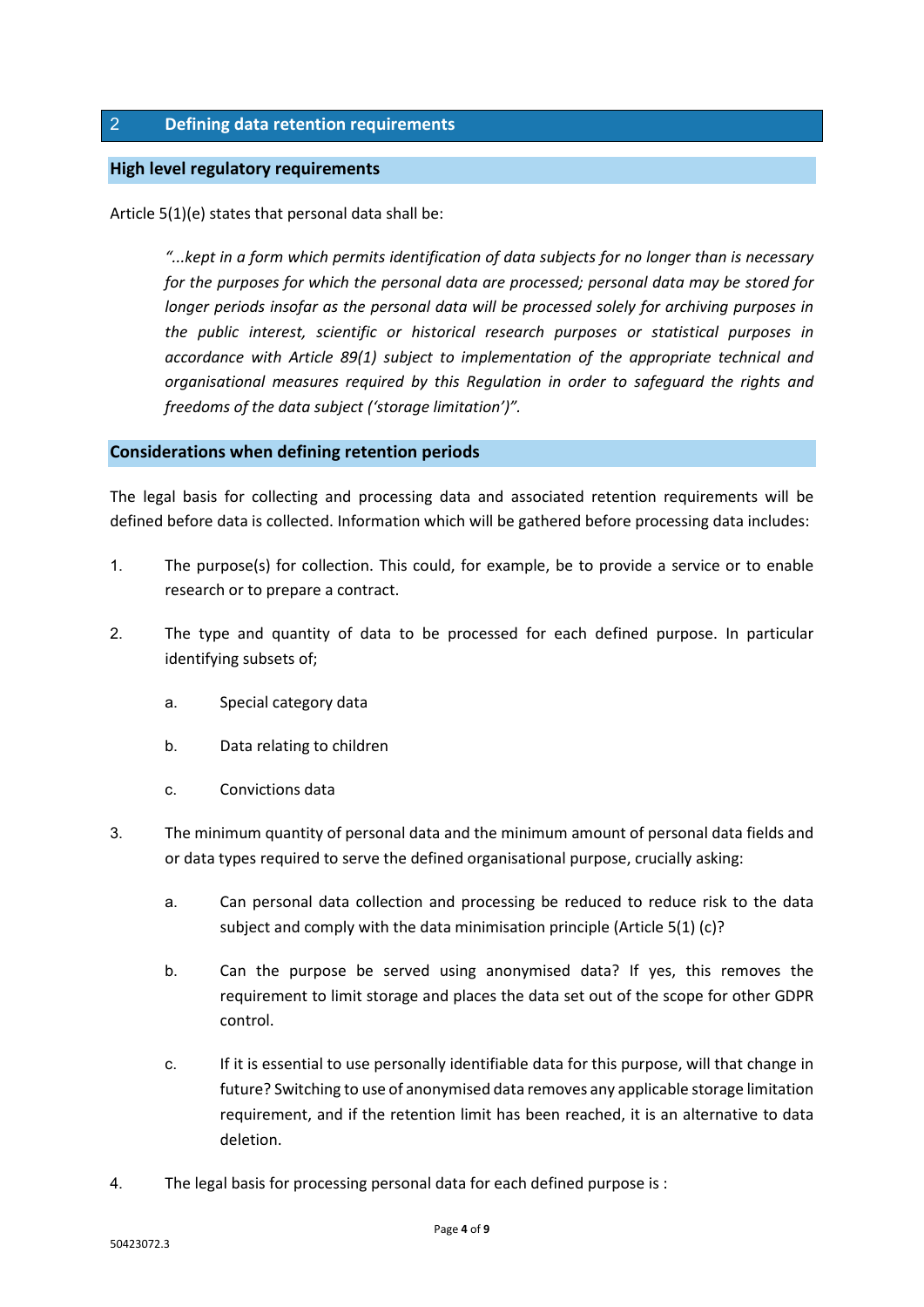- a. **Consent** Processing on the basis of unambiguous, informed, and freely given consent from the data subject for the specified purposes.
- b. **Contract** Processing necessary for performance of a contract.
- c. **Legal** Processing necessary for compliance with a legal obligation to which the controller is subject.
- d. **Vital Interest** Processing necessary in order to protect the vital interests of the data subject or of another natural person.
- e. **Public Interest** Processing necessary for the performance of a task carried out in the public interest or in the exercise of official authority vested in the controller. This is the basis primarily relied on in the Adoption Authority.
- f. **Legitimate Interest** Processing necessary for the purposes of the legitimate interests pursued by the controller or by a third party (for example for information security purposes, except where such interests are overridden by the interests or fundamental rights and freedoms of the data subject which require protection of personal data, in particular where the data subject is a child.)

## **Legal and regulatory vs the Adoption Authority defined retention periods**

The Adoption Authority has identified any pre-defined retention requirements in applicable regulations or laws. Where none exists, we will define internal retention limits based on the specifics of lawful processing.

- 1. Pre-defined mandatory retention requirements or formal recommendations associated with either the purpose, or the legal basis for processing for example
	- a. Processing of personal data related to the Adoption Authorities statutory functions under the Adoption Act 2010 and the Adoption (Amendment) Act 2017.
	- b. Processing personal data related to financial regulations, tax affairs, or legal proceedings. Retention will reflect government, regulator, revenue, or judicial guidelines.
	- c. Processing personal data for one of the purposes the GDPR exempts from storage limitation under certain conditions, for example scientific research purposes as referenced in GDPR Article 89(1). The Adoption Authority currently does not engage in any scientific research.
	- d. Processing personal data to comply with separate legal requirements, which specify their own retention requirements or exemptions, for example anti-fraud and antimoney laundering requirements.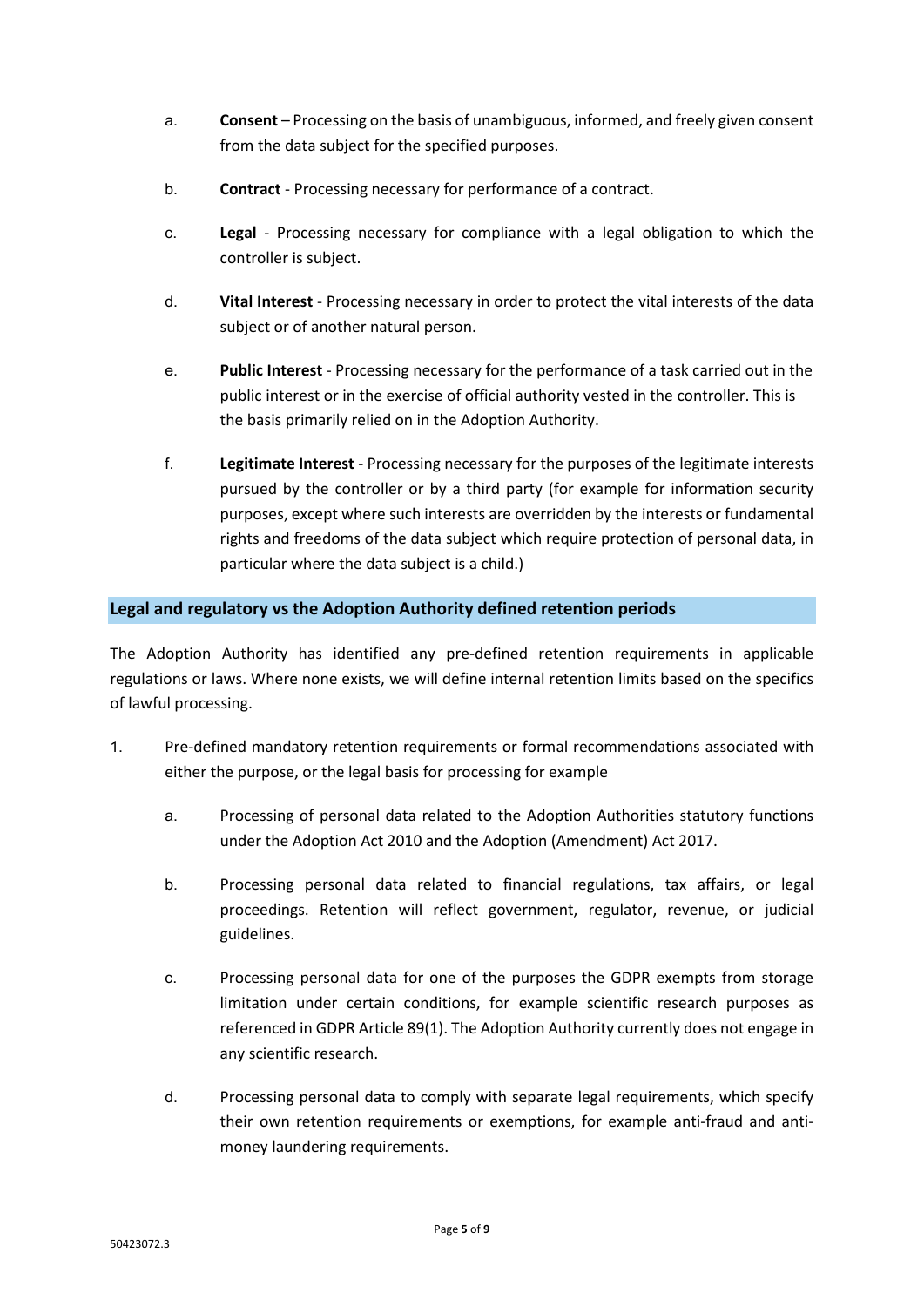- e. Processing personal data to service a request made in the public interest by a public authority, for example, to satisfy appropriately authorised national security, or antidiscrimination requirements, where those requirements include a specific retention requirement.
- 2. The Adoption Authority have internally defined different retention periods for individual processing purposes, having confirmed that processing is lawful and that there is a justification for retaining personally identifiable data to carry out specified processing. That justification has taken into account 2.2.2 (special data categories) and 2.2.3 (data minimisation). These retention periods are set out in the *Adoption Authority's Records of Processing activity.*

## **Default personal data retention periods**

One or more default retention periods for personal data may be defined by the Adoption Authority's Data Protection Officer and agreed with the \*key data protection stakeholders". If no specific retention period has been defined for an individual processing purpose, or a data set cannot be linked to a predefined processing purpose, this default retention period will apply.

The default retention period can be extended after consultation with the DPO and \*key data protection stakeholders" if it is possible to identify a valid legal basis for on-going data retention or a link the data set in question to a pre-defined purpose with a longer pre-approved retention period.

Any such extension to a default retention period will be noted in the Adoption Authority's Record of Processing activity, together with the name of the authoriser.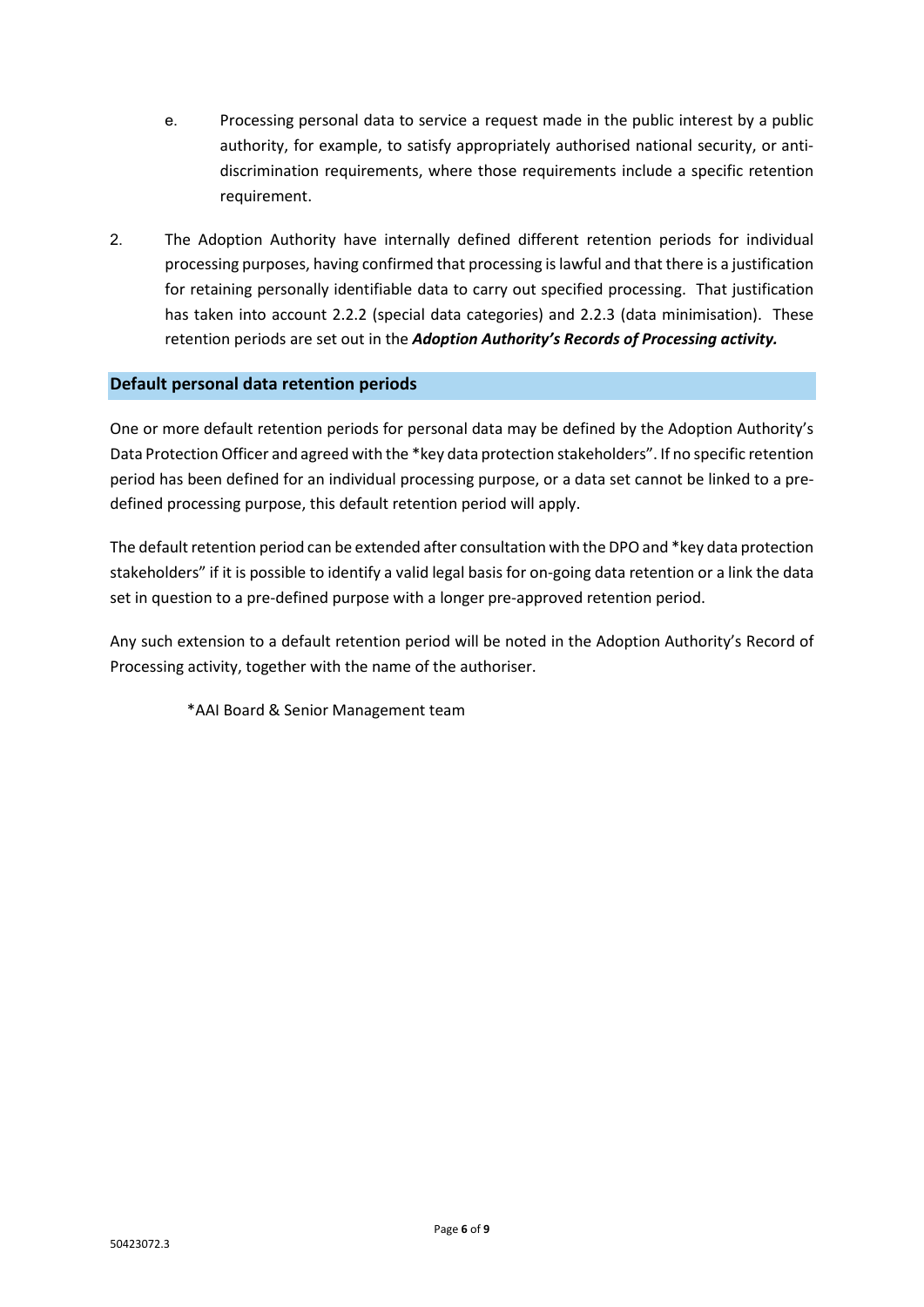## 3 **Recording and reviewing retention requirements**

## **Notifying data subjects and internal record keeping**

A defined retention limit should be recorded for each data processing purpose. The retention limits will be included in:

- The Adoption Authority Privacy Policy made available to data subjects before their personal data is processed, or if not feasible to include specific time limits, it should include the criteria used to decide upon those limits (Article 18(2)(a);
- The Adoption Authority's Record of Processing Activity (ROPA). Article 30 requires every organisation processing personal data to create and maintain a ROPA. Article 30(1) (f) states that time limits for retention of different categories of data should be included, where possible;
- The Adoption Authority Information Asset Register. The more granular record of individual data collection purposes, associated data sets, and the systems and suppliers linked to data processing.

Where specific retention limits are awaiting clarification for new processing purposes, or, the Adoption Authority is still working to confirm the correct legal basis for processing, the appropriate default retention will be noted with a reminder to ensure it is updated by the accountable data protection stakeholder when specific retention requirements are confirmed.

#### **Review of Retention**

Risks to the rights and freedoms of data subjects will evolve over time. Data processing techniques and technologies and data security threats all change rapidly. In addition, where data anonymisation or erasure may not initially be possible without significant impact to other data subjects and wider operations, it may become feasible in the future. Therefore, there will be a periodic review of both the default retention period(s) and specific retention periods linked to individual purposes, or legal bases for processing.

Retention requirements and periods will be reviewed once a year by the Data Protection Officer and \*key data protection stakeholders" and at any time following legislative changes relevant to the Adoption Authority and its data.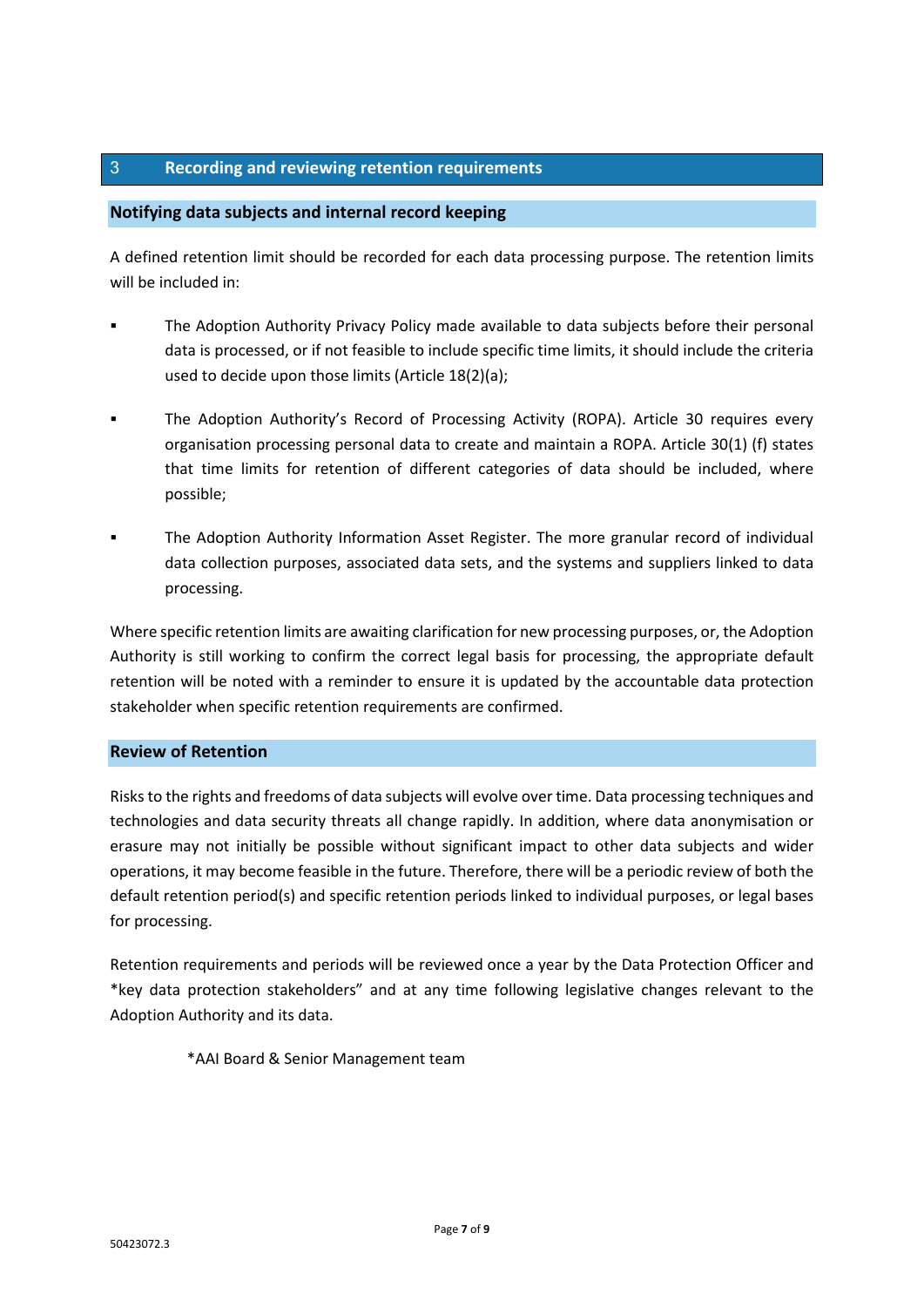## 4 **Taking action when the retention limit is reached**

When the retention period for a data set expires, that personal data will be either:

- **Example 3 Securely deleted from all systems;**
- Anonymised so that no individual can be identified by analysis of the anonymised data set, or by pairing that data set with other relatively easy to obtain data;
- Securely physically destroyed (paper records and/or data storage devices);
- Encrypted following current cryptographic best practice, before decryption keys are securely deleted.

Proposals to erase, anonymise, or put data beyond use should be reviewed and signed off by the Board at least 12 months before the end of the applicable retention period. This is necessary to allow time to secure budget and to plan for required changes, or, if necessary, to explore alternatives.

Data treatment at the end of a retention period is a sustainable on-going activity.

Part of that process is creation of an agreed procedure/protocol to review retention periods when data reaches the retention limit each year, month, or each quarter as applicable.

#### **Processor retention requirements**

The Adoption Board & Senior Management will formally specify data retention responsibilities in third party and partner contracts, partnership agreements, and service agreements. Each third party that acts as a personal data processor or joint controller must comply with this policy or the terms of their contract and any specific retention requirements linked to different data processing purposes.

#### **Managing retention policy exceptions**

\*Key data protection stakeholders" will be informed if retention requirements cannot be met for any reason. The potential impact on data subjects for a specified period of non-compliance or for indefinite non-compliance will be assessed and included in a formal application for an exception.

The Data Protection Officer cannot authorise an exception on behalf of the Adoption Authority, nor be held accountable for any associated risk. Only the Adoption Authority's \*key data protection stakeholders "can authorise exceptions and the associated risks on behalf of the Adoption Authority.

The role of the Data Protection officer is to ensure that the "key data protection stakeholders" in the Adoption Authority understand regulatory requirements, and the potential risks associated with noncompliance to inform their decision-making.